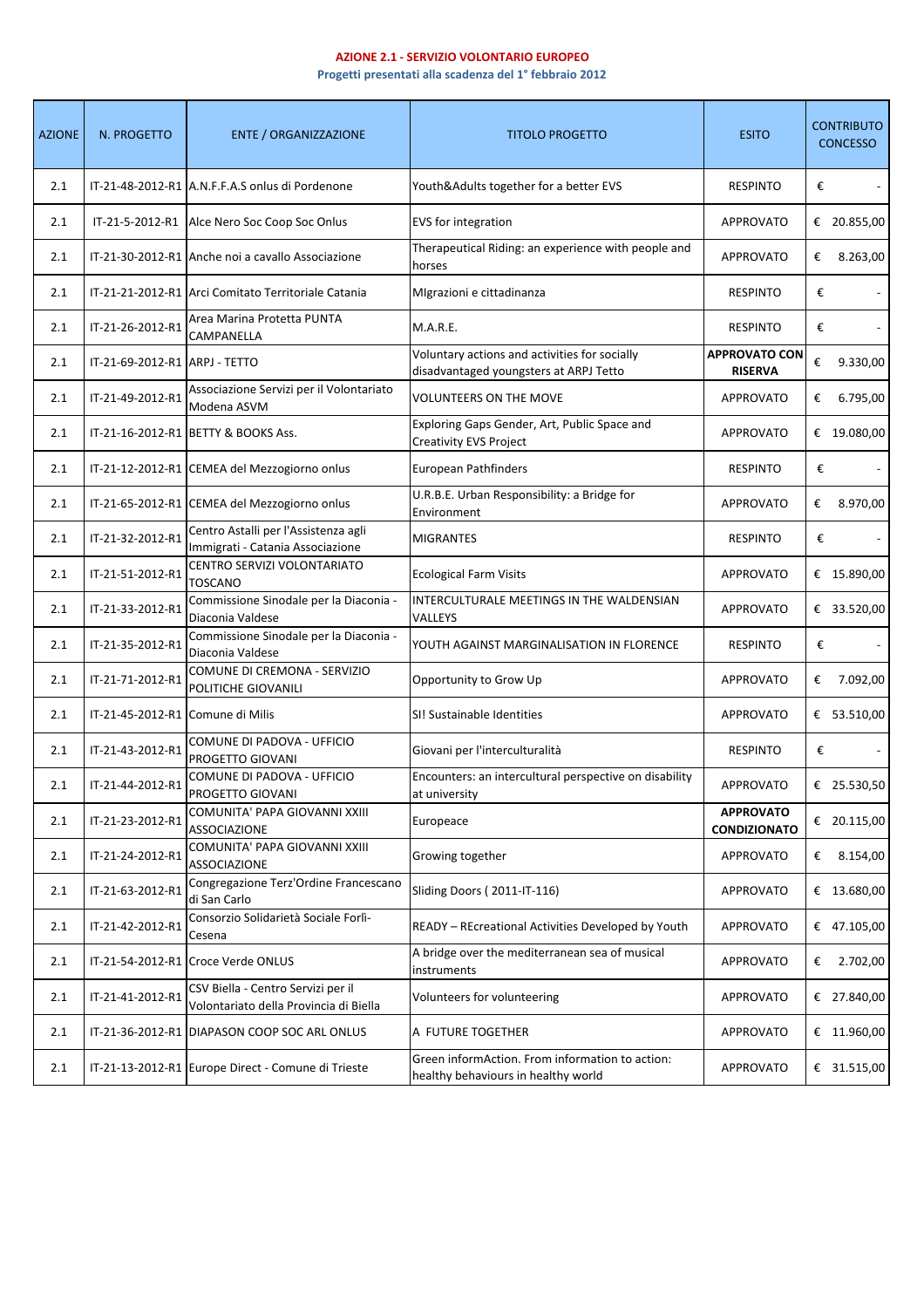| <b>AZIONE</b> | N. PROGETTO                    | <b>ENTE / ORGANIZZAZIONE</b>                                       | <b>TITOLO PROGETTO</b>                                                                            | <b>ESITO</b>     | <b>CONTRIBUTO</b><br><b>CONCESSO</b> |
|---------------|--------------------------------|--------------------------------------------------------------------|---------------------------------------------------------------------------------------------------|------------------|--------------------------------------|
| 2.1           |                                | IT-21-20-2012-R1 Europe Direct - Comune di Trieste                 | In difesa dei diritti indigeni: terra, acqua e autonomia<br>per i popoli del nord est brasiliano  | <b>RESPINTO</b>  | €                                    |
| 2.1           |                                | IT-21-46-2012-R1 Europe Direct of the Province of Chieti           | Everyone is different, everybody is the same                                                      | <b>RESPINTO</b>  | €                                    |
| 2.1           |                                | IT-21-47-2012-R1 Europe Direct of the Province of Chieti           | Volunteering in the heart of Europe                                                               | <b>RESPINTO</b>  | €                                    |
| 2.1           |                                | IT-21-37-2012-R1 Federconsumatori Prato                            | SHOP - Social Habits Of People                                                                    | <b>RESPINTO</b>  | €                                    |
| 2.1           |                                | IT-21-14-2012-R1 Fondazione Etabeta Lab                            | Lisbon Urban Garden Net - Rede de Hortas Urbanas<br>de Lisboa                                     | <b>RESPINTO</b>  | €                                    |
| 2.1           | IT-21-67-2012-R1               | GIOSEF Giovani Senza Frontiere Italy<br>Associazione               | <b>Orgnaic Farm Visits</b>                                                                        | <b>RESPINTO</b>  | €                                    |
| 2.1           | IT-21-19-2012-R1               | Gioventù Protagonista Associazione<br>Culturale e Sportiva         | Connect your EVS w/Medioera!                                                                      | <b>APPROVATO</b> | € 49.948,00                          |
| 2.1           | IT-21-28-2012-R1 GruCA Onlus   |                                                                    | Sostenibilità e Cittadinanza Attiva: i sentieri del<br>possibile                                  | <b>APPROVATO</b> | 9.140,00<br>€                        |
| 2.1           | IT-21-62-2012-R1               | H.R.Y.O. - Human Rights Youth<br>Organization                      | Green Spirit                                                                                      | <b>RESPINTO</b>  | €                                    |
| 2.1           | IT-21-8-2012-R1                | Icarus Associazione                                                | Apriti cuore: active volunteering for social inclusion                                            | <b>RESPINTO</b>  | €                                    |
| 2.1           |                                | IT-21-10-2012-R1 Icarus Associazione                               | International volunteering support for human rights in<br>Ukraine                                 | <b>APPROVATO</b> | € 12.400,00                          |
| 2.1           | IT-21-57-2012-R1               | Il Piccolo Principe Cooperativa Sociale<br>Scarl                   | We care: prendiamoci cura dei nostri giovani                                                      | <b>APPROVATO</b> | € 12.386,00                          |
| 2.1           | IT-21-25-2012-R1               | INCO-Interculturalità & Comunicazione<br>Associazione              | Building the future together                                                                      | <b>APPROVATO</b> | € 36.690,00                          |
| 2.1           | IT-21-50-2012-R1               | INCO-Interculturalità & Comunicazione<br>Associazione              | Fresh smile for a warm heart                                                                      | <b>APPROVATO</b> | € 17.170,00                          |
| 2.1           |                                | IT-21-59-2012-R1 Jump In Associazione Culturale                    | Intercultual Lab                                                                                  | <b>RESPINTO</b>  | €                                    |
| 2.1           |                                | IT-21-7-2012-R1   Legambiente Circolo Biellese                     | La valorizzazione del territorio: dai campi di<br>volontariato al centro di educazione ambientale | <b>APPROVATO</b> | € $18.635,00$                        |
| 2.1           |                                | IT-21-11-2012-R1 Legambiente circolo Silaris                       | Environmet without borders                                                                        | <b>APPROVATO</b> | € 23.734,24                          |
| 2.1           |                                | IT-21-3-2012-R1 LEGAMBIENTE LECCO ONLUS                            | Houses in the Forests: think global, act local                                                    | <b>APPROVATO</b> | € 39.900,00                          |
| 2.1           | IT-21-4-2012-R1                | Legambiente onlus                                                  | La Team Italy: European Volunteers for Environment                                                | <b>APPROVATO</b> | € $12.680,00$                        |
| 2.1           |                                | IT-21-22-2012-R1 LINK Associazione Culturale                       | <b>BE-COME@LINK</b>                                                                               | <b>APPROVATO</b> | 5.525,00<br>€                        |
| 2.1           |                                | IT-21-56-2012-R1 LINK Associazione Culturale                       | Development of culture of volunteering                                                            | <b>APPROVATO</b> | 5.564,00<br>€                        |
| 2.1           |                                | IT-21-66-2012-R1 MOVIMENTAZIONI APS                                | EVS MOVIMENTAZIONI                                                                                | <b>APPROVATO</b> | € 14.085,00                          |
| 2.1           |                                | IT-21-17-2012-R1 MUOVIMENTE COOPERATIVA SOCIALE                    | Alice through the looking glass                                                                   | <b>APPROVATO</b> | € 27.810,00                          |
| 2.1           |                                | IT-21-18-2012-R1 MUOVIMENTE COOPERATIVA SOCIALE                    | Alice in wonderland 2012                                                                          | <b>RESPINTO</b>  | €                                    |
| 2.1           |                                | IT-21-58-2012-R1 NUR Associazione Interculturale                   | <b>Creating Roots</b>                                                                             | <b>RESPINTO</b>  | €                                    |
| 2.1           |                                | IT-21-68-2012-R1 On the Road Onlus Associazione                    | On the Roads of Europe                                                                            | <b>RESPINTO</b>  | €                                    |
| 2.1           | IT-21-2-2012-R1                | Parrocchia dei Santi Faustino e Giovita -<br>Centro Giovanile 2000 | Youth in Centre                                                                                   | <b>APPROVATO</b> | €<br>7.850,00                        |
| 2.1           | IT-21-6-2012-R1                | Porta Nuova Europa Associazione                                    | Minors in Community - 2                                                                           | <b>APPROVATO</b> | 9.882,80<br>€                        |
| 2.1           |                                | IT-21-73-2012-R1 Pro- Pentedattilo Onlus Associazione              | H.O.P.E. (Hosting Opportunities for Powerfull<br>Experiences)                                     | <b>RESPINTO</b>  | €                                    |
| 2.1           | IT-21-40-2012-R1               | Progetto Zattera Blu - Società<br>Cooperativa Sociale Onlus        | PEERS FOR OCCUPABILITY                                                                            | <b>APPROVATO</b> | € 30.350,00                          |
| 2.1           | IT-21-9-2012-R1                | Provincia di Salerno - Agenzia Provinciale<br>Informagiovani       | Gff.eu                                                                                            | <b>APPROVATO</b> | € $18.186,00$                        |
| 2.1           |                                | IT-21-31-2012-R1 Rinascita Sociale Salam House                     | Youth in Progress                                                                                 | <b>APPROVATO</b> | € 18.300,00                          |
| 2.1           | IT-21-39-2012-R1 SCAMBIEUROPEI |                                                                    | THE POWER OF ACTION                                                                               | <b>APPROVATO</b> | 9.700,00<br>€                        |